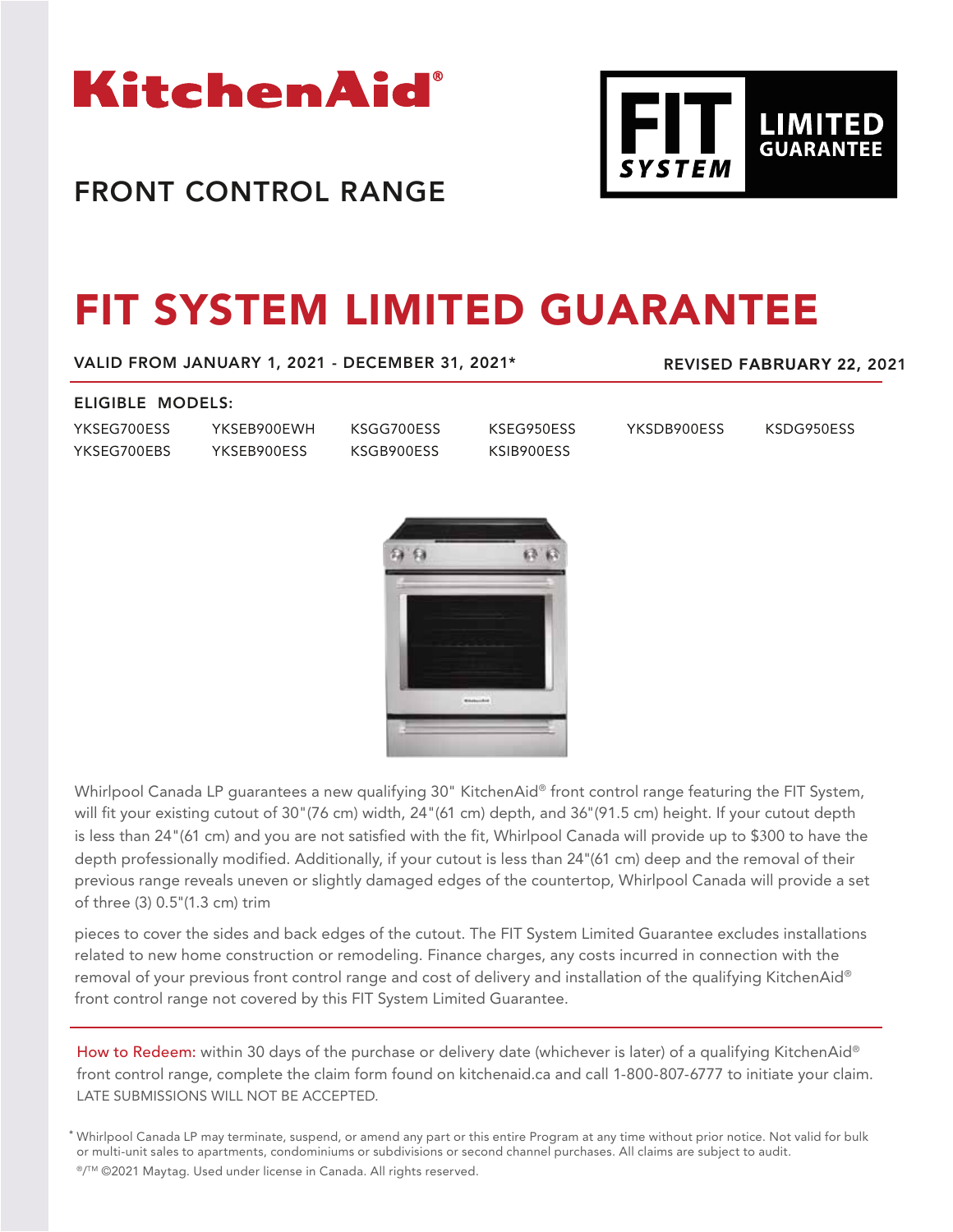

## FIT SYSTEM LIMITED GUARANTEE

## KitchenAid®

## VALID FROM JANUARY 1, 2021 - DECEMBER 31, 2021\* REVISED **FABRUARY 22**, 2021

You may obtain a printable copy of this certificate at www.kitchenaid.ca

### IMPORTANT! Contact the Whirlpool Canada Customer Experience Center toll free at 1-800-807-6777 BEFORE making countertop cut-out modifications.

Subject to the terms set forth herein, Whirlpool Canada LP quarantees a qualifying new 30" KitchenAid® front control range featuring the FIT System will fit your existing cut-out of 30" (76.2cm) width, countertop depth of 24"–25" (60.96cm–63.5cm), cabinet depth of 23"–24" (58.42cm–60.96cm), and countertop height of 36" (91.44cm). If your countertop cut-out depth is less than 24" (60.96cm) and you are not satisfied with the fit of your new KitchenAid® 30" (76.2cm) front control range, and contact Whirlpool Canada LP within 30 days of purchase or delivery date, Whirlpool Canada LP will provide up to \$**3**00 toward the cost of professionally modifying the depth of your countertop cut-out. In addition, if your countertop cut-out depth is less than 24" (60.96cm) and removal of your old range reveals uneven or slightly damaged edges on the sides of your countertop cut-out, Whirlpool Canada LP will provide a set of three (3), each 1/2 inch (1.27cm) wide trim pieces which are designed to cover up to 1/2 inch (1.27cm) of the side and back edges of your countertop cut-out. The FIT System Limited Guarantee covers replacement installations in your existing cut-out and is not valid for appliance installations related to new home construction or remodeling. In unusual circumstances, the \$300 maximum countertop cut-out modification allowance may not cover the full cost of modifying your countertop cut-out depth; you are solely responsible for all costs that exceed the \$300 maximum countertop cut-out modification allowance. Whirlpool Canada LP makes no other guarantees as to the proper fit of your new KitchenAid brand 30" (76.2cm) front control range other than as set forth herein.

### QUALIFIED MODELS :

| YKSEG700ESS | YKSFB900FWH | KSGG700FSS | KSEG950ESS | YKSDB900FSS | KSDG950FSS |
|-------------|-------------|------------|------------|-------------|------------|
| YKSEG700EBS | YKSEB900ESS | KSGB900ESS | KSIB900ESS |             |            |

LIMITATION OF REMEDIES AND EXCLUSION OF INCIDENTAL AND CONSEQUENTIAL DAMAGES : This FIT System Limited Guarantee applies only to countertop cut-out modification in replacement installations; it does not apply to the major appliance. For product information, see the use and care guide provided by the manufacturer. Your sole and exclusive remedy under this Limited Guarantee shall be the cost of countertop cut-out modification, up to a maximum of \$300. Whirlpool Canada LP shall not be liable for any damage done to your home or property, caused by you or any third party, during installation of the major appliance or countertop cut-out modification. Whirlpool Canada LP shall not be liable for incidental or consequential damages.

FOLLOW THESE STEPS TO SUBMIT A FIT SYSTEM LIMITED GUARANTEE CLAIM: Within 30 days of the delivery date, of the purchase or delivery date (whichever is later) and prior to countertop cut-out modification, complete the claim form below and contact the Whirlpool Canada Customer Experience Center toll free at 1-800-807-6777 to initiate your claim.

Within 90 days of the purchase or delivery date (whichever is later), mail the following documents to the address provided by the FIT System Limited Guarantee Customer Experience Representative :

- This completed and signed claim form;
- A legible copy of your sales receipt dated between January 1, 2021 December 31, 2021 and proof of the delivery date, if utilizing the delivery date to calculate the 30/90-day claim periods;
- A dated invoice or receipt from a professional installer or contractor stating the cost to modify your existing countertop cut-out.

Retain a copy of all documents for your records.

<sup>\*</sup> Whirlpool Canada LP may terminate, suspend, or amend any part or this entire Program at any time without prior notice. Not valid for bulk or multi-unit sales to apartments, condominiums or subdivisions or second channel purchases. All claims are subject to audit. ®/<sup>™</sup> ©2021 KitchenAid. Used under license in Canada. All rights reserved.